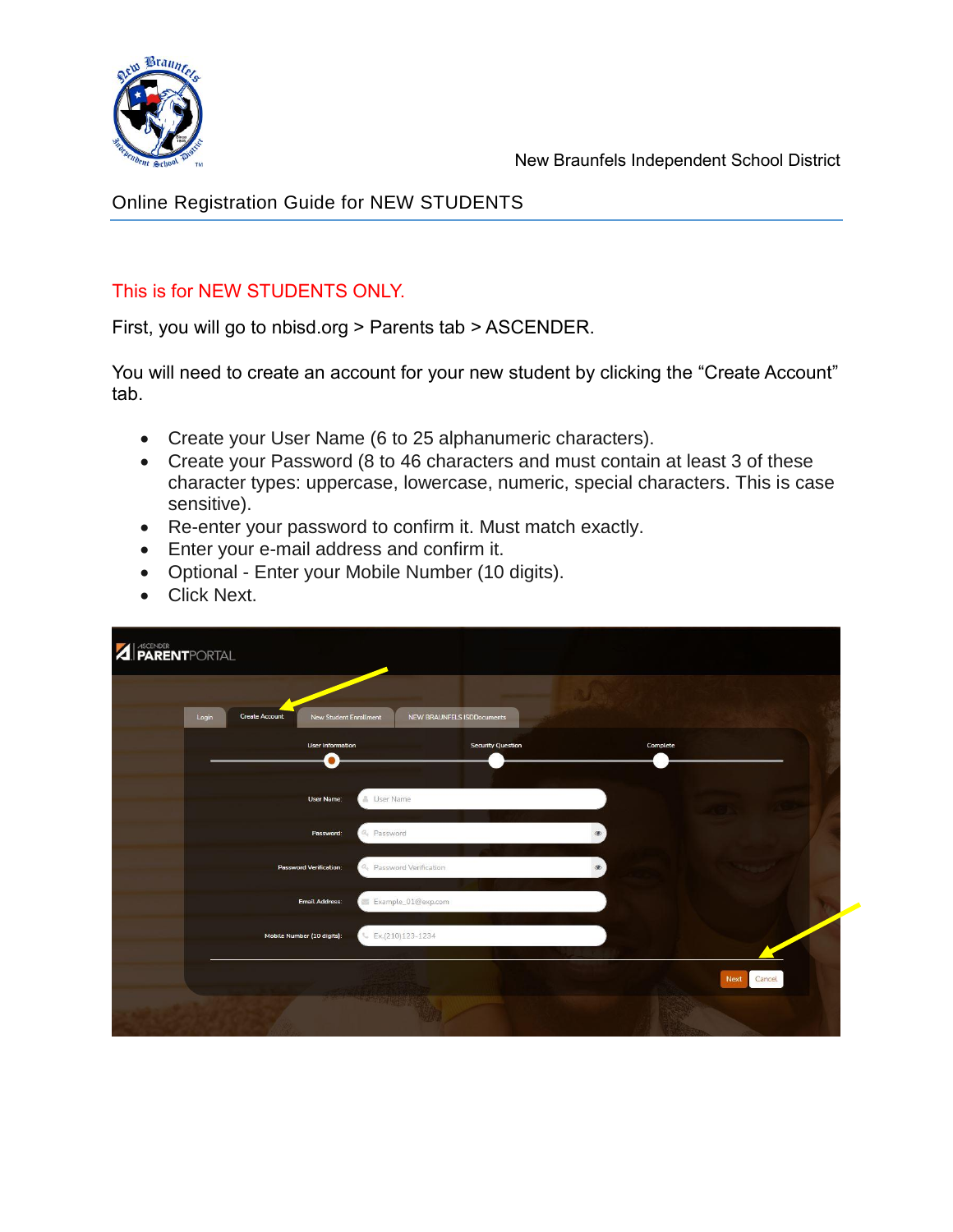

You will select a security question, type in your answer and click "Next".

| Login | <b>Create Account</b><br><b>New Student Enrollment</b>         | <b>NEW BRAUNFELS ISDDocuments</b> |                     |        |
|-------|----------------------------------------------------------------|-----------------------------------|---------------------|--------|
|       | <b>User Information</b>                                        | <b>Security Question</b>          | Complete            |        |
|       |                                                                | $\bullet$                         |                     |        |
|       | This information will assist you in resetting a lost password. |                                   |                     |        |
|       | <b>Select Question:</b>                                        | What was your high school mascot? | $\checkmark$        |        |
|       |                                                                |                                   |                     |        |
|       | Answer:                                                        |                                   | $\circledast$       |        |
|       | <sup>2</sup> Answer                                            |                                   |                     |        |
|       |                                                                |                                   | <b>Back</b><br>Next | Cancel |



Then click "Finish".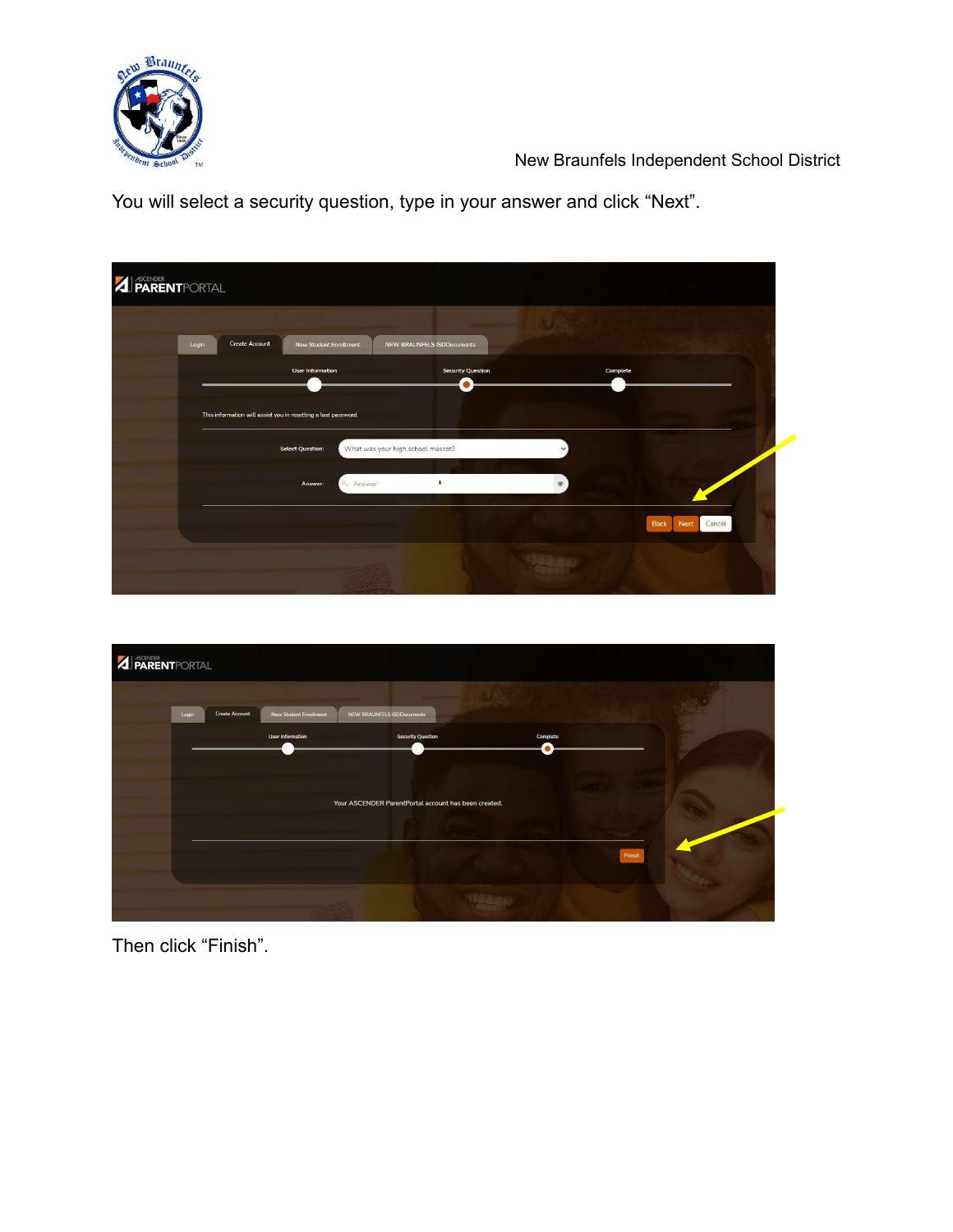

Next, you will sign into the email account you used to set up the account. You will click "Validate Email" and it will redirect you to the sign in page to sign into your newly created account.



#### Once signed in, click "Enroll a New Student"

| Students |                                          |
|----------|------------------------------------------|
|          |                                          |
|          | $\bullet$<br><b>Enroll a New Student</b> |
|          | Link an Enrolled Student                 |
|          |                                          |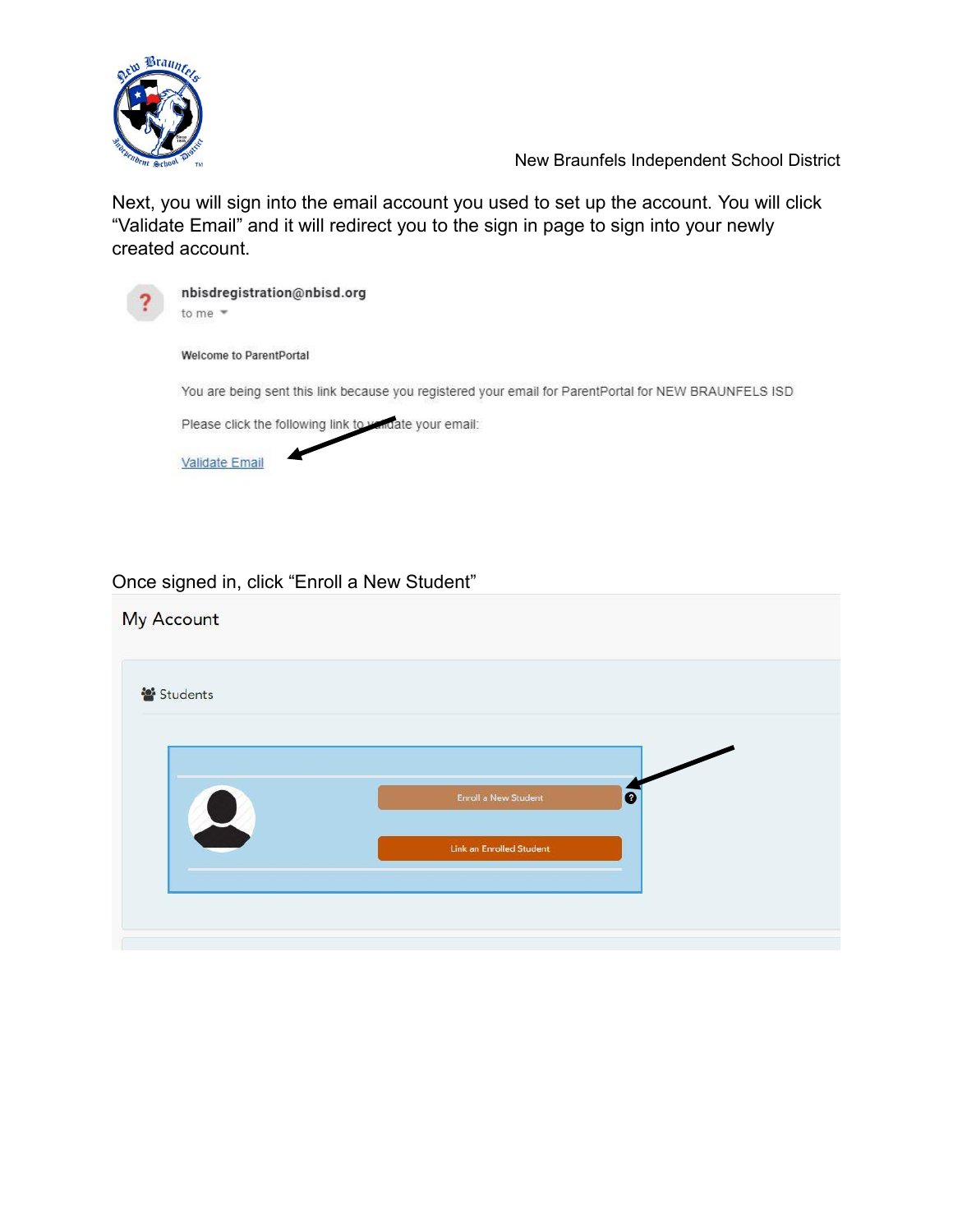

## **Step 1 – Student Name**

You will enter the information for your student in fields, then click "Continue".

|                                                           | <b>Enrollment Key</b>                                             | <b>Addresses &amp; Contacts</b> | <b>Student Information</b> | <b>Enrollment Forms</b> | <b>Final Steps</b> |  |
|-----------------------------------------------------------|-------------------------------------------------------------------|---------------------------------|----------------------------|-------------------------|--------------------|--|
|                                                           |                                                                   |                                 |                            |                         |                    |  |
| 1                                                         | $\overline{2}$                                                    | 3                               | $\overline{a}$             | 5                       | 6                  |  |
| Student Name                                              |                                                                   |                                 |                            |                         |                    |  |
| <b>New Student Enrollment steps</b>                       |                                                                   |                                 |                            |                         |                    |  |
| 1. Enter student's name.                                  |                                                                   |                                 |                            |                         |                    |  |
| 2. Enter/verify enrollment key.                           |                                                                   |                                 |                            |                         |                    |  |
| 3. Enter address & contact information.                   |                                                                   |                                 |                            |                         |                    |  |
| 4. Enter student information.                             |                                                                   |                                 |                            |                         |                    |  |
| 5. Complete enrollment forms.<br>6. Complete final steps. |                                                                   |                                 |                            |                         |                    |  |
|                                                           | *If you have previously enrolled students, you may Skip to Step 4 |                                 |                            |                         |                    |  |
|                                                           |                                                                   |                                 |                            |                         |                    |  |
|                                                           | To get started, enter the student's name:                         |                                 |                            |                         |                    |  |
|                                                           |                                                                   |                                 |                            |                         |                    |  |
|                                                           |                                                                   |                                 |                            |                         |                    |  |
| First Name:                                               |                                                                   |                                 |                            |                         |                    |  |
|                                                           |                                                                   |                                 |                            |                         |                    |  |
|                                                           |                                                                   |                                 |                            |                         |                    |  |
| Middle Name:                                              |                                                                   |                                 |                            |                         |                    |  |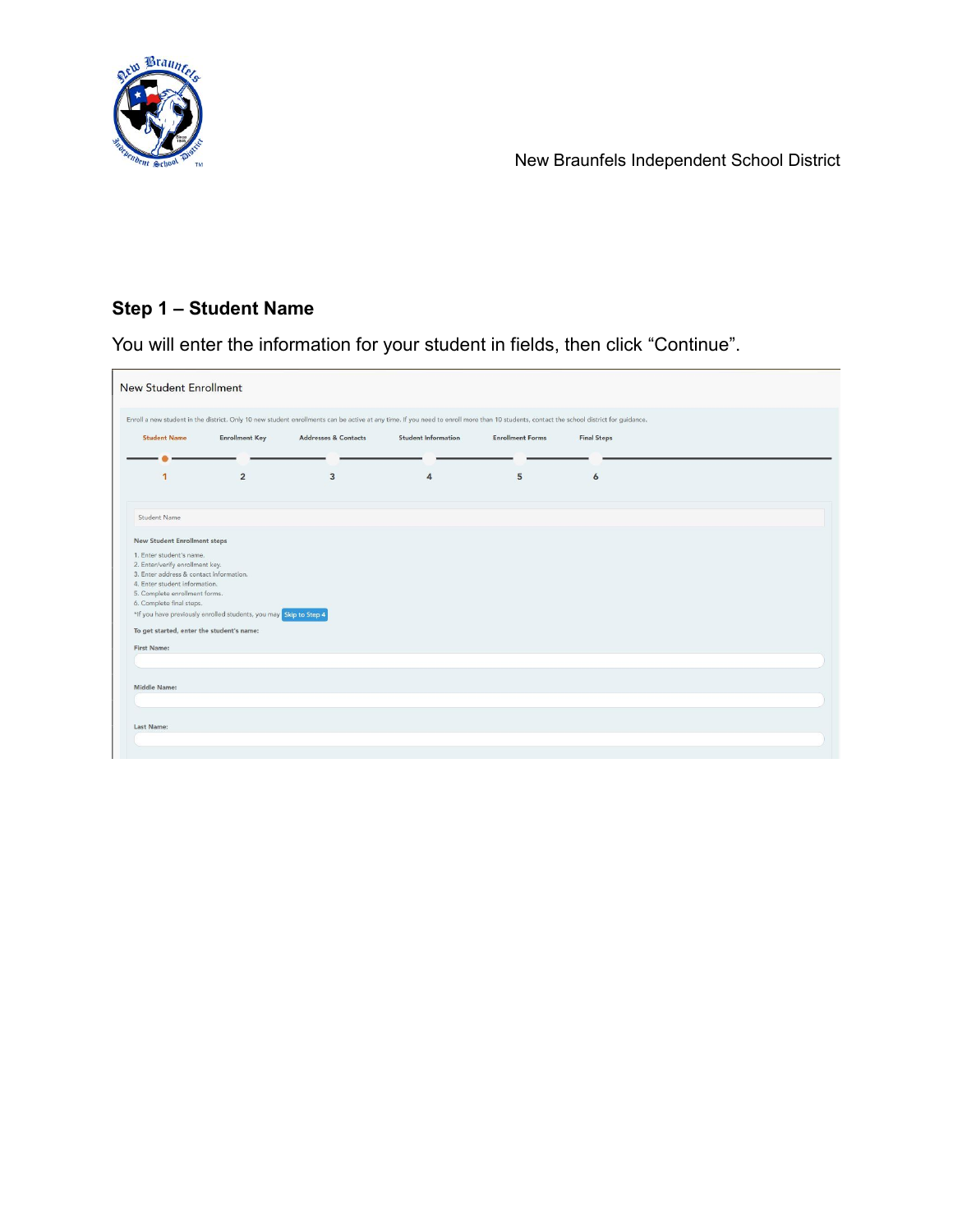

# **Step 2 – Enrollment Key**

You will then need to enter the Captcha letters in the space provided and click the blue continue button.

| <b>New Student Enrollment</b> |                                                         |                                                                                                                                                                                         |                            |                         |                    |  |
|-------------------------------|---------------------------------------------------------|-----------------------------------------------------------------------------------------------------------------------------------------------------------------------------------------|----------------------------|-------------------------|--------------------|--|
|                               |                                                         | Enroll a new student in the district. Only 10 new student enrollments can be active at any time. If you need to enroll more than 10 students, contact the school district for guidance. |                            |                         |                    |  |
| <b>Student Name</b>           | <b>Enrollment Key</b>                                   | <b>Addresses &amp; Contacts</b>                                                                                                                                                         | <b>Student Information</b> | <b>Enrollment Forms</b> | <b>Final Steps</b> |  |
| 1                             | $\overline{2}$                                          | $\overline{\mathbf{3}}$                                                                                                                                                                 | $\overline{4}$             | 5                       | 6                  |  |
|                               |                                                         |                                                                                                                                                                                         |                            |                         |                    |  |
|                               | Type the characters displayed below and click Continue. |                                                                                                                                                                                         |                            |                         |                    |  |
| <b>IFUKOF</b>                 |                                                         |                                                                                                                                                                                         |                            |                         |                    |  |
| Continue                      |                                                         |                                                                                                                                                                                         |                            |                         |                    |  |
|                               |                                                         |                                                                                                                                                                                         |                            |                         |                    |  |
|                               |                                                         |                                                                                                                                                                                         |                            |                         |                    |  |
|                               |                                                         |                                                                                                                                                                                         |                            |                         |                    |  |
|                               |                                                         |                                                                                                                                                                                         |                            |                         |                    |  |
|                               |                                                         |                                                                                                                                                                                         |                            |                         |                    |  |

You will see a message showing "Your key has been created and verified" then click "Continue".

| <b>New Student Enrollment</b>           |                         |                                                                                                                                                                                         |                            |                         |                    |  |
|-----------------------------------------|-------------------------|-----------------------------------------------------------------------------------------------------------------------------------------------------------------------------------------|----------------------------|-------------------------|--------------------|--|
|                                         |                         | Enroll a new student in the district. Only 10 new student enrollments can be active at any time. If you need to enroll more than 10 students, contact the school district for guidance. |                            |                         |                    |  |
| <b>Student Name</b>                     | <b>Enrollment Key</b>   | <b>Addresses &amp; Contacts</b>                                                                                                                                                         | <b>Student Information</b> | <b>Enrollment Forms</b> | <b>Final Steps</b> |  |
|                                         |                         |                                                                                                                                                                                         |                            |                         |                    |  |
| $\mathbf{1}$                            | $\overline{\mathbf{2}}$ | 3                                                                                                                                                                                       |                            | 5                       | 6                  |  |
|                                         |                         |                                                                                                                                                                                         |                            |                         |                    |  |
| Your key has been created and verified. |                         |                                                                                                                                                                                         |                            |                         |                    |  |
| Continue                                |                         |                                                                                                                                                                                         |                            |                         |                    |  |
|                                         |                         |                                                                                                                                                                                         |                            |                         |                    |  |
|                                         |                         |                                                                                                                                                                                         |                            |                         |                    |  |
|                                         |                         |                                                                                                                                                                                         |                            |                         |                    |  |
|                                         |                         |                                                                                                                                                                                         |                            |                         |                    |  |
|                                         |                         |                                                                                                                                                                                         |                            |                         |                    |  |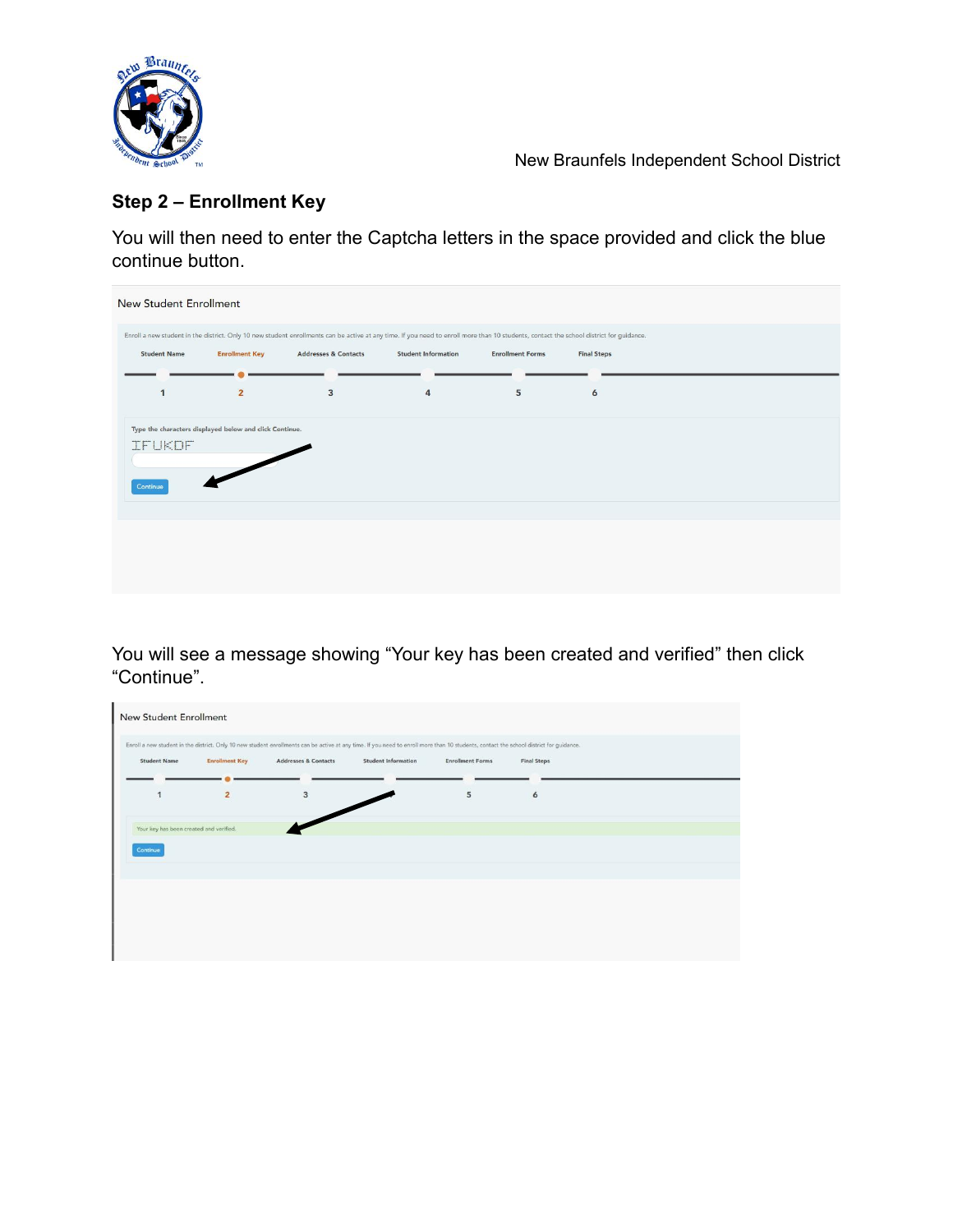

#### **Step 3 – Addresses and Contacts**

The next screen you will need to add a physical and mailing address, family members and other contacts. You will click the blue Add Address and the Address window will open. **Type** the complete Physical Address and Mailing Address in the fields provided. If you do not enter data in a required field, a message is displayed when you click "Save", and you must provide the data to continue.

Click **Save**. The window closes. To add another address, click Add Address again.

Click **Edit** next to the address to make changes if needed.

Click **Save** to save your updates.

Under **Family Contacts**, enter contact information for up to six of the student's family and emergency contacts.

Click **Add Contact**. Enter data in the fields. Scrolling may be required in order to view all fields.

Click **Save**.

To add another contact, click Add Contact.

To edit an existing contact, click Edit next to the contact.

Click **Save** to save your updates, then click **Continue**.

| <b>Student Name</b>  | <b>Enrollment Key</b> | <b>Addresses &amp; Contacts</b> | <b>Student Information</b> | <b>Enrollment Forms</b> |     | <b>Final Steps</b> |                                                  |  |
|----------------------|-----------------------|---------------------------------|----------------------------|-------------------------|-----|--------------------|--------------------------------------------------|--|
| $\mathbf{1}$         | $\overline{2}$        | 3                               | 4                          | 5                       |     | 6                  |                                                  |  |
| Family Addresses     |                       |                                 |                            |                         |     |                    |                                                  |  |
| Address Information  | <b>Street Number</b>  | <b>Street Name</b>              |                            | City                    | Zip |                    | To add an address to the<br>e click Add Address. |  |
|                      |                       | No data                         |                            |                         |     | <b>Add Address</b> |                                                  |  |
| Family Contacts      |                       |                                 |                            |                         |     |                    |                                                  |  |
| Contacts Information | First Name            | Last Name                       |                            | Relation                |     |                    | To add a contact to the list, click Add C        |  |
|                      |                       | No data                         |                            |                         |     | <b>Add Contact</b> |                                                  |  |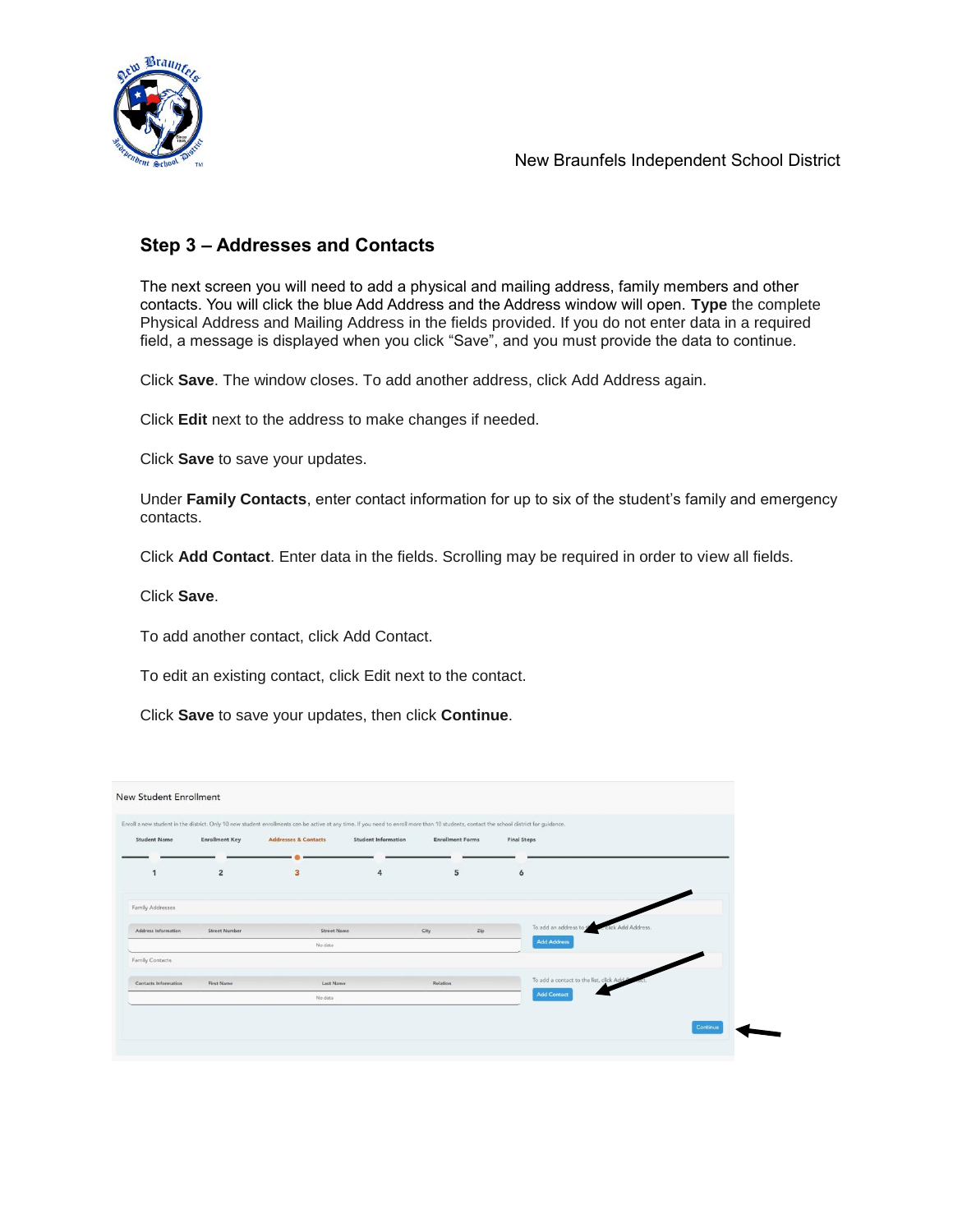

### **Step 4 - Student Information**

Next you will enter the student information. Click Add/Edit Info for the student.

Address Information – Select your child's address. To add another address, click Return to Step 3. When complete, return to Step 4.

Contact Information – IMPORTANT – From those listed as contacts, select Primary Contact for the one who is the primary contact.

Check all contacts in the box to the left of each name. This information is imported into the database on the appropriate campus. If you do not check a contact, they will not be imported into your child's record.

Scroll down to continue entering your child's information.

Note: You must complete the required information or it will not allow you to click the "Save and Continue."



Click Save and Continue or Save and Continue Later if not complete and need to continue at a later time.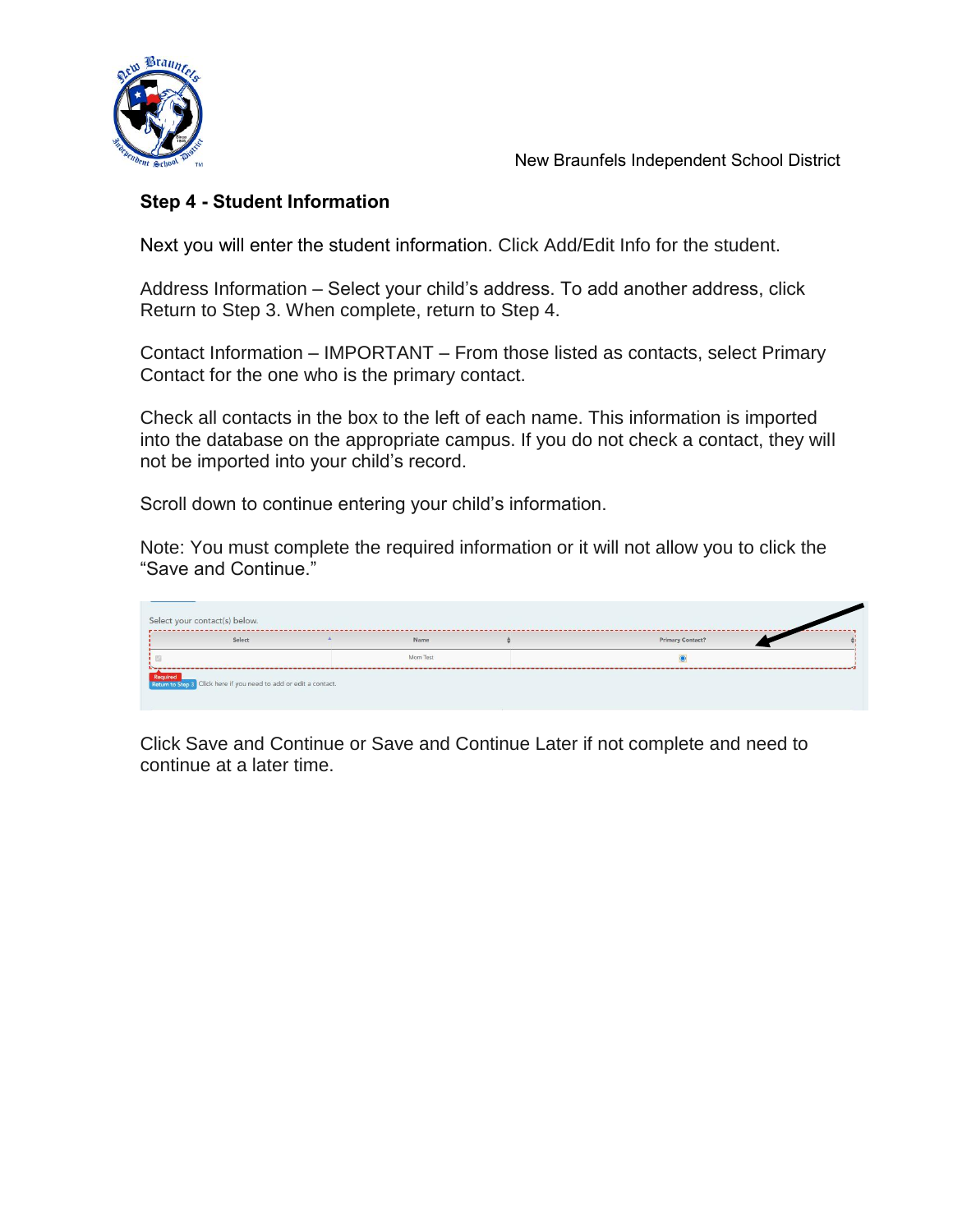

### **Step 5 – Enrollment Forms**

**Here you will download and read the any required documents. Under "Standard Enrollment Forms" each one must be completed. You cannot complete enrollment unless these forms have been done. Then you can click "Enroll Student".**

|                  | <b>Student Name</b>                           | <b>Enrollment Key</b>                                                                                               | <b>Addresses &amp; Contacts</b>                                                                                           | <b>Student Information</b> | <b>Enrollment Forms</b>  | <b>Final Steps</b>    |
|------------------|-----------------------------------------------|---------------------------------------------------------------------------------------------------------------------|---------------------------------------------------------------------------------------------------------------------------|----------------------------|--------------------------|-----------------------|
|                  | 1                                             | $\overline{2}$                                                                                                      | $\overline{\mathbf{3}}$                                                                                                   | 4                          | 5 <sup>5</sup>           | 6                     |
|                  |                                               | Selected Student: Test Choose Another Student                                                                       |                                                                                                                           |                            |                          |                       |
|                  | Downloadable Enrollment Forms                 |                                                                                                                     |                                                                                                                           |                            |                          |                       |
|                  | Directory Information                         |                                                                                                                     |                                                                                                                           |                            |                          |                       |
|                  | Please read and complete the following.       |                                                                                                                     |                                                                                                                           |                            |                          |                       |
|                  | NBISD Acceptable Use of Technology            |                                                                                                                     |                                                                                                                           |                            |                          |                       |
|                  |                                               | Free and Reduced Meal Program Information                                                                           |                                                                                                                           |                            |                          |                       |
|                  | <b>Optional Protection Plan</b>               |                                                                                                                     |                                                                                                                           |                            |                          |                       |
|                  |                                               |                                                                                                                     | The NBISD iPad Protection Plan is optional for elementary and secondary students. Please read below for more information. |                            |                          |                       |
|                  | Standard Enrollment Forms                     |                                                                                                                     |                                                                                                                           |                            |                          |                       |
| $\overline{1}$ . |                                               | Student Health Information Sheet <sup>O</sup><br>Complete the form to the best of your knowledge.                   |                                                                                                                           |                            |                          |                       |
|                  |                                               | Ethnicity and Race Data Questionnaire <sup>O</sup>                                                                  |                                                                                                                           |                            |                          |                       |
| 2.               |                                               | Complete the form to the best of your knowledge.                                                                    |                                                                                                                           |                            |                          |                       |
|                  | Standard Enrollment Forms                     |                                                                                                                     |                                                                                                                           |                            |                          |                       |
|                  | Student Health Information Sheet <sup>9</sup> |                                                                                                                     |                                                                                                                           |                            |                          |                       |
| 1.               |                                               | Complete the form to the best of your knowledge.                                                                    |                                                                                                                           |                            |                          |                       |
| 2.               |                                               | Ethnicity and Race Data Questionnaire <sup>O</sup><br>Complete the form to the best of your knowledge.              |                                                                                                                           |                            |                          |                       |
| 3.               |                                               | Migrant Education Program - Family Survey <sup>O</sup><br>Complete the form to the best of your knowledge.          |                                                                                                                           |                            | $\overline{\phantom{0}}$ |                       |
| $4. \,$          | Student Residency Questionnaire <sup>O</sup>  | Complete the form to the best of your knowledge.                                                                    |                                                                                                                           |                            |                          |                       |
| 5.               |                                               | Falsification of Documents & Identity Verification <sup>O</sup><br>Complete the form to the best of your knowledge. |                                                                                                                           |                            |                          |                       |
| 6.               | Student Media Release <sup>O</sup>            | Complete the form to the best of your knowledge.                                                                    |                                                                                                                           |                            |                          |                       |
| 7.               |                                               | Student Directory Information Release <sup>O</sup><br>Complete the form to the best of your knowledge.              |                                                                                                                           |                            |                          |                       |
|                  |                                               |                                                                                                                     |                                                                                                                           |                            |                          |                       |
|                  |                                               |                                                                                                                     |                                                                                                                           |                            |                          | <b>Enroll Student</b> |